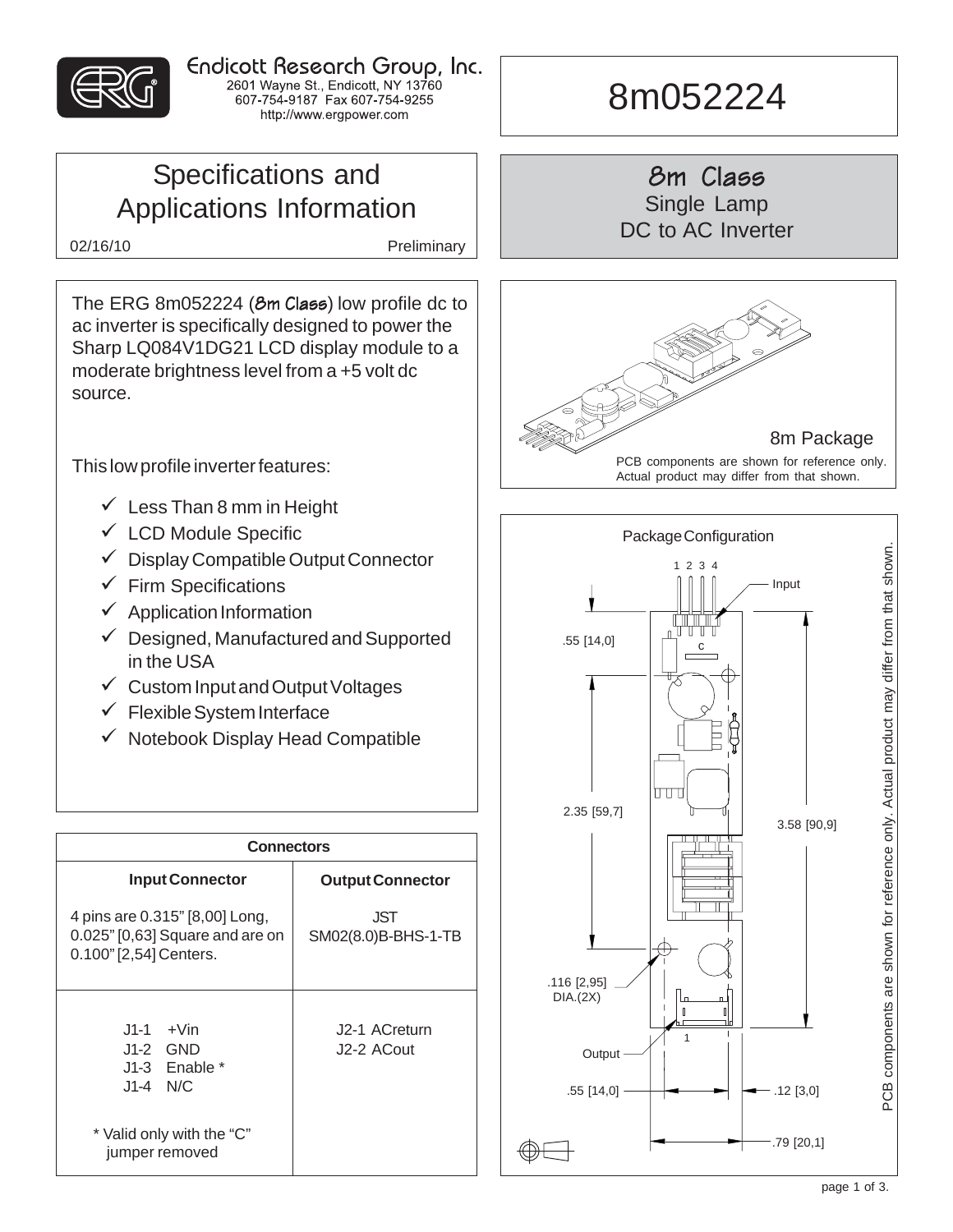# 8m052224

#### **Absolute Maximum Ratings**

| Rating              | Symbol | Value            | <b>Units</b> |
|---------------------|--------|------------------|--------------|
| Input Voltage Range | in     | $-0.3$ to $+5.5$ | Vdc          |
| Storage Temperature | sta    | $-40$ to $+85$   | °C           |

#### **Operating Characteristics**

With the referenced display and lamp warm-up of 5 minutes. Unless otherwise noted Vin =  $5.00$  Volts dc and Ta =  $25^{\circ}$ C

| <b>Characteristic</b>                                    | Symbol                        | Min     | <b>Typ</b> | <b>Max</b> | <b>Units</b>    |
|----------------------------------------------------------|-------------------------------|---------|------------|------------|-----------------|
| Input Voltage                                            | $V_{\underline{\mathsf{in}}}$ | $+4.50$ | $+5.00$    | $+5.25$    | Vdc             |
| <b>Component Surface</b><br>(note 1)<br>Temperature      | $\mathsf{T}_{\,\mathrm{s}}$   | $-20$   |            | $+80$      | $\rm ^{\circ}C$ |
| Input Current (note 2)                                   | $I_{in}$                      |         | 1.10       | 1.25       | Adc             |
| <b>Operating Frequency</b>                               | $F_{o}$                       | 37      | 42         | 47         | kHz             |
| (note 3)<br>Minimum Output Voltage                       | $V_{\text{out}}$ (min)        | 1500    | ٠          |            | <b>Vrms</b>     |
| Efficiency                                               | $\eta$                        |         | 74         |            | $\%$            |
| Output Current (per lamp)                                | I<br>out                      |         | 6.0        |            | mArms           |
| Output Voltage                                           | V<br>out                      |         | 680        |            | <b>Vrms</b>     |
| Enable Pin Input Current<br>(notes 4,5,6)<br>Requirement | Ι<br>enable                   |         | 10.6       |            | mAdc            |

Specifications subject to change without notice.

- (Note 1) Surface temperature must not exceed 80 degrees C; thermal management actions may be required.
- (Note 2) Input current in excess of maximum may indicate a load/inverter mismatch condition, which can result in reduced reliability. Please contact ERG technical support.
- (Note 3) Provided data is not tested but guaranteed by design.
- (Note 4) Required User Enable/Disable Interface Circuit is shown on page 3.
- (Note 5) Valid only with the "C" jumper removed.
- (Note 6) With the inverter powered and the "C" jumper is in place, a ground applied to the enable pin J1-3 will open the inverter use.

#### **Application Notes:**

- 1) The minimum distance from high voltage areas of the inverter to any conductive material should be .12 inches per kilovolt of starting voltage.
- 2) Mounting hardware to be non-conductive.
- 3) Open framed inverters should not be used in applications at altitudes over 10,000 feet.
- 4) ACreturn should be left floating, not grounded.
- 5) Contact ERG for possible exceptions.

### Endicott Research Group, Inc.



2601 Wayne St., Endicott, NY 13760 607-754-9187 Fax 607-754-9255 http://www.ergpower.com

Made in USA